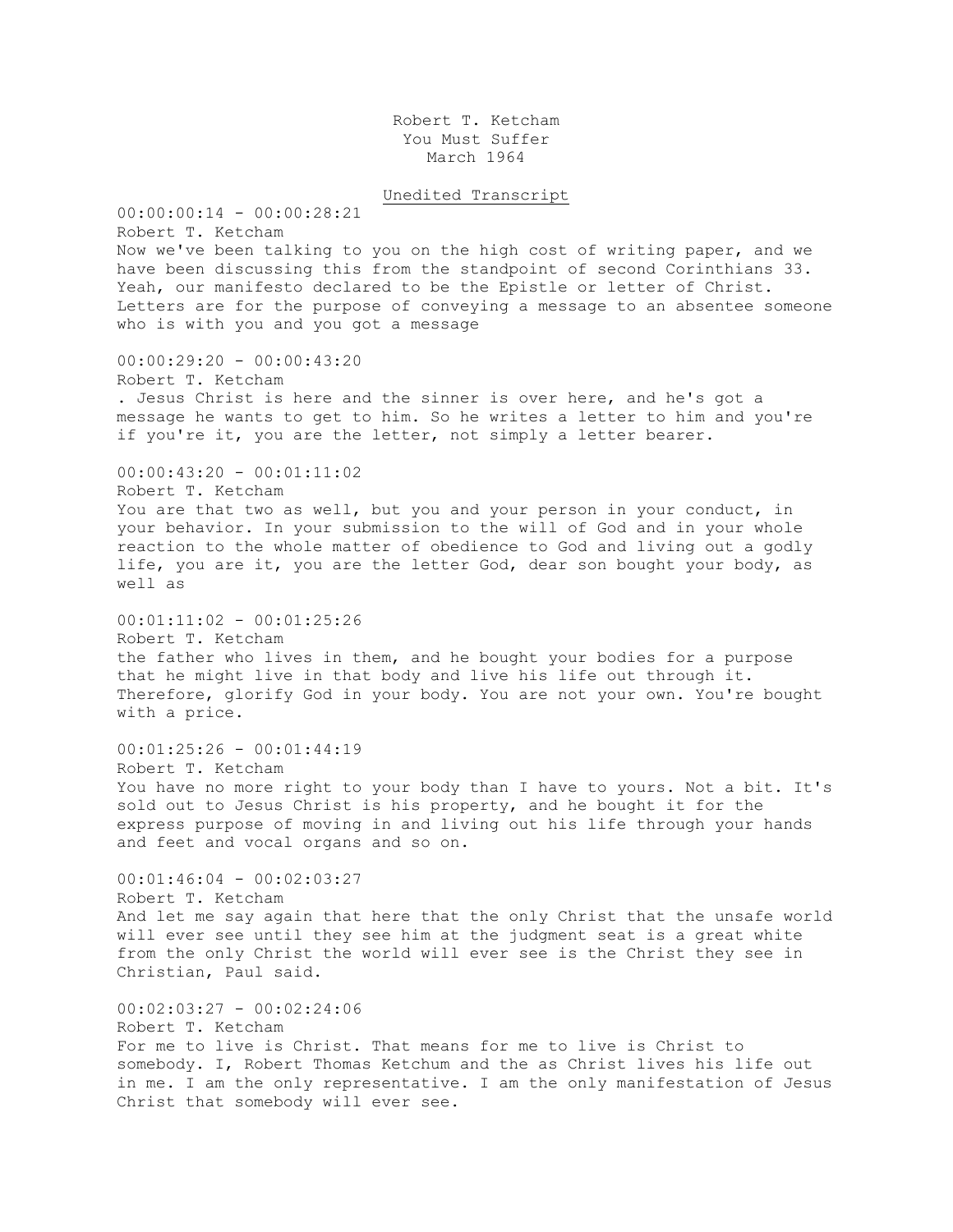00:02:25:28 - 00:02:48:24 Robert T. Ketcham And that's true of you. What kind of a christ do they see? When they look at you? You're it, you're it. And they judge Christ by what they see in you. And that may be why he doesn't appear to be too attractive to the world because we're not making a very good image for them to look at  $00:02:51:12 - 00:03:15:14$ Robert T. Ketcham . Now, the Lord Jesus Christ brought you and me as standing timber and a great forest of pulpwood. He bought the raw material the stop the forest dried millions and millions and millions of standing trees in the forest of potential writing paper. 00:03:16:00 - 00:03:43:01 Robert T. Ketcham He bought us as the raw pulpwood for the express purpose of transforming us into writing paper, upon which he can write his message to a lost world. And the initial purchase by the one who is the owner of the whole proposition and the one who is going to manufacture those trees into writing paper. 00:03:43:02 - 00:04:07:11 Robert T. Ketcham It was a costly deal for Jesus Christ. Oh, what a price he paid. And now we've been looking at the cost to us. And the first thing I call your attention to was that there are four processes through which that tree has to go before Joe can get a box or writing paper and write a letter to 00:04:07:11 - 00:04:28:16 Robert T. Ketcham his sweetie pie before that happens. Something has to happen to that tree. He just doesn't write on that tree and put it in the mailbox, you know? And yet essentially, that's exactly what he does. But it has to be transformed from its raw state into its refined state. 00:04:28:21 - 00:04:42:07 Robert T. Ketcham And then he can write on it again. And there are four things that has to happen to that tree before that can be done. The first one I pointed out to you was it has to be cut down to the place of death. 00:04:43:06 - 00:05:01:00 Robert T. Ketcham We have to reckon ourselves to be dead the same. You can't play around with friends. No scene in your life and expect to be a good piece of writing paper for Jesus Christ to put his impressions. On, you can't do that. 00:05:02:05 - 00:05:18:25 Robert T. Ketcham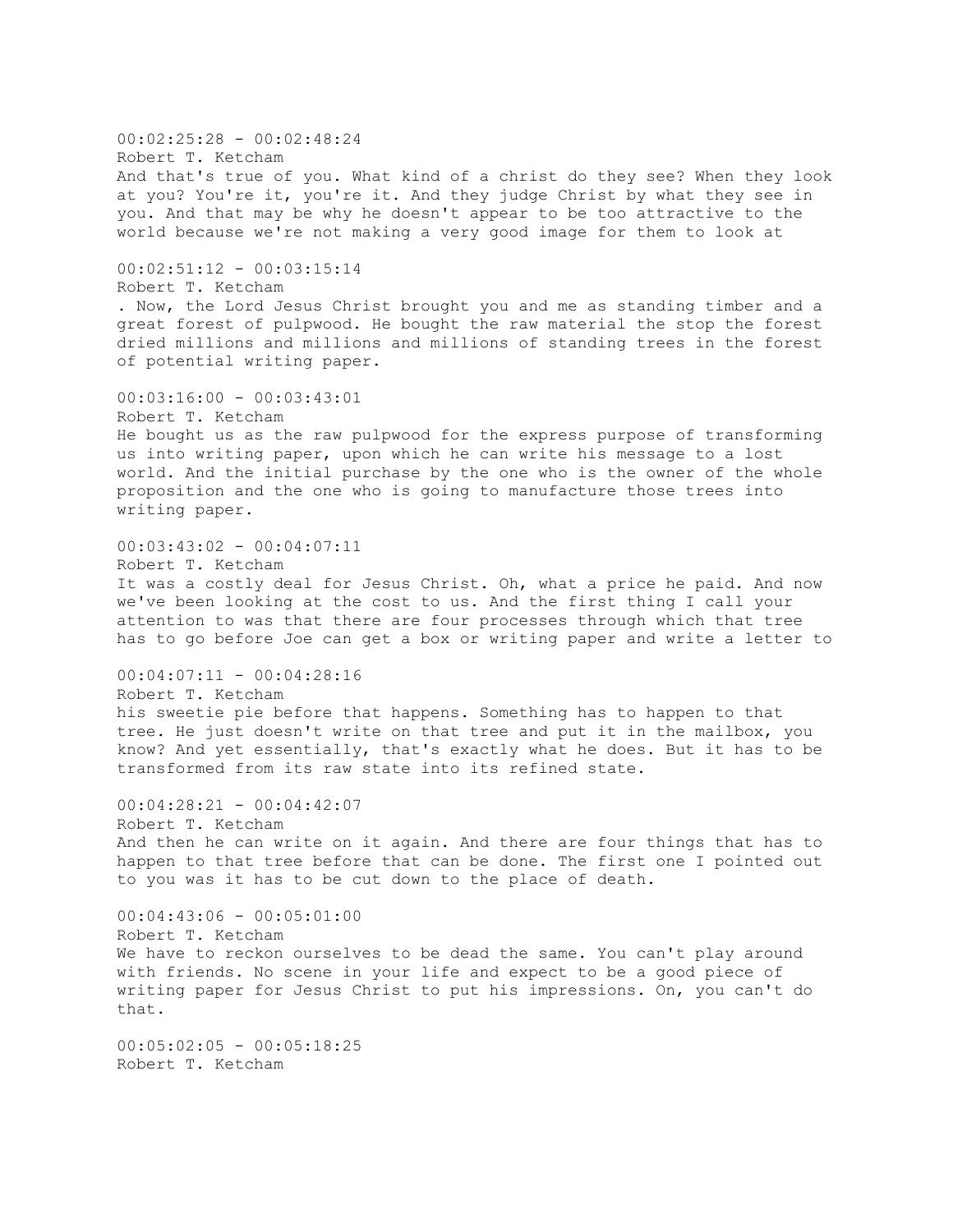I'm not talking about seamlessness and I'm talking about this business of having victory, which you can have over, no shame if you know it and before you do it, you don't have to do it if you want to not.  $00:05:18:27 - 00:05:43:29$ Robert T. Ketcham The trouble we want to show we do. But if that's the way you want to live your life, you just don't need to be figuring that somebody's going to read Christ who knew very legibly and must be dying out to the whole sin principle in our lives and a renunciation of it and a reckoning ourselves to be  $00:05:43:29 - 00:06:04:27$ Robert T. Ketcham dead and alive to God. And now yesterday morning, we dealt with surrender. The next thing that has to happen to that tree lying there in the forest, all of its pretty branches and foliage has to be cut off, and it lies there naked and stripped of everything that made it a thing of beauty. 00:06:04:28 - 00:06:31:07 Robert T. Ketcham It must surrender. And so yesterday we talked about surrender. And I don't know to whom I should be speaking about this, but I sincerely hope for the benefit of the team and those who were with them that the tape the message yesterday morning may be played back for their benefit.  $00:06:31:21 - 00:06:51:25$ Robert T. Ketcham I said some nice things about you yesterday, whether you're a whale of our crowd and I spoke about, uh, surrender. God will never take anything away from you, except that which he sees will hurt you if you keep it.  $00:06:52:18 - 00:07:12:11$ Robert T. Ketcham And he just may have seen that victory down. There might have hurt you, and it made it. So he just let it go the other way. And we had a precious time together yesterday morning on this matter of surrender.  $00:07:12:23 - 00:07:28:03$ Robert T. Ketcham And I don't know who I should speak to, so I'm speaking to you now. Why not arrange some morning to have that tape played back here for the whole chapel? Those who heard it yesterday won't hurt you hear it again. 00:07:29:08 - 00:07:56:14 Robert T. Ketcham But I do want the team, uh, for their own encouragement to hear that message that we gave yesterday morning on surrender now. And the next thing that has to happen to that tree that's been cut down and trimmed is loaded on a car and taken over the rail road to lock Haven.  $00:07:56:15 - 00:08:20:17$ Robert T. Ketcham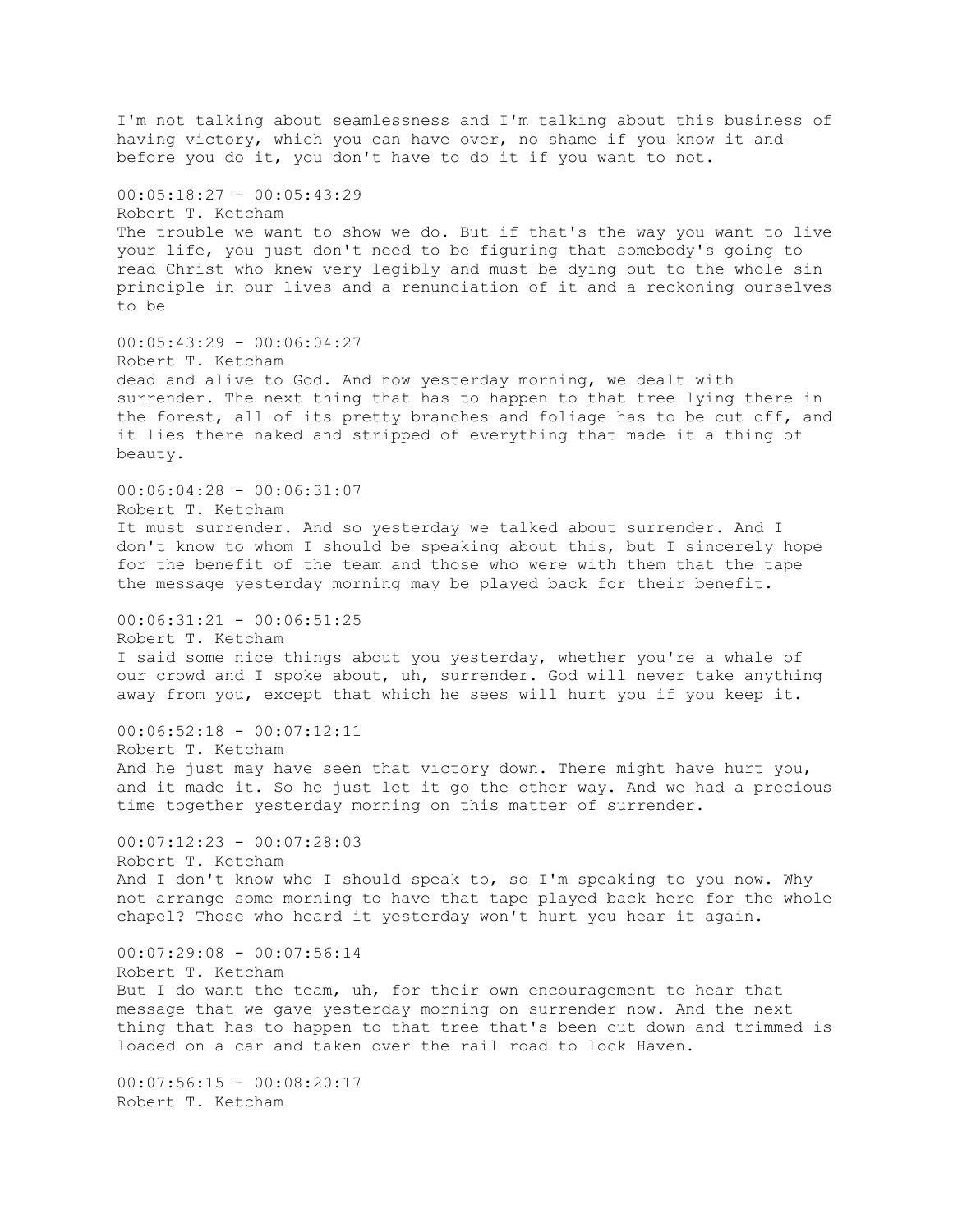Pennsylvania to the pope would need only paper mill. And there there is put into a thing that they call up in that part of the country behind it gets that name because of the racket it makes up and down at such Kahana Valley when it starts chewing up one of those lines. 00:08:22:15 - 00:08:45:14 Robert T. Ketcham But a derrick is there, lays hole up on one end of a log and it it's swung out over this great big well, if you have you ever seen the old fashioned family coffee grinder about the square open top when you pour a pound of coffee and then you crank it up and grind it? 00:08:46:04 - 00:09:11:13 Robert T. Ketcham Well, that's exactly what the thing looks like. Only several hundred times bigger. It's a mammoth thing. And this log is upended and dropped down into that hopper and hurling knives and bits and organs. Grab it and twist and turn and suck it down in and cuit up into little pieces of wood like that.  $00:09:11:13 - 00:09:37:27$ Robert T. Ketcham Just just rip it and tear it and shredded and break it up into little chunks of torn and broken wood. Well, it has to do that if it's going to be writing paper. And so with you and with me, if we're going to be writing paper upon which Jesus Christ can write, there must be the fellowship of 00:09:37:27 - 00:10:05:02 Robert T. Ketcham his suffering. We must know what it is to suffer with Jesus Christ. Now that's the thing we don't like. That's the thing we shrink from anything that gives us suffering and and uneasiness and unpleasantness. We don't like it, so we shrink away from it and we back away from it.  $00:10:05:24 - 00:10:29:03$ Robert T. Ketcham OK, go ahead. That's the way you want it. But you'll never be writing paper for Jesus Christ. Never, never. There's got to be a broken life. There's got to be a life that knows what it is to go down into the black hole for shadows and fill up that which is behind the sufferings of Christ. 00:10:29:24 - 00:11:03:07 Robert T. Ketcham We've got to know what it is to fellowship with him in his suffering, and so often that is done by personal suffering, by going down into the valley of the shadow, where a heart is ripped and torn and broken, where loved ones are snatched away, where help is taken away and the victim may lie for years upon 00:11:03:07 - 00:11:34:16 Robert T. Ketcham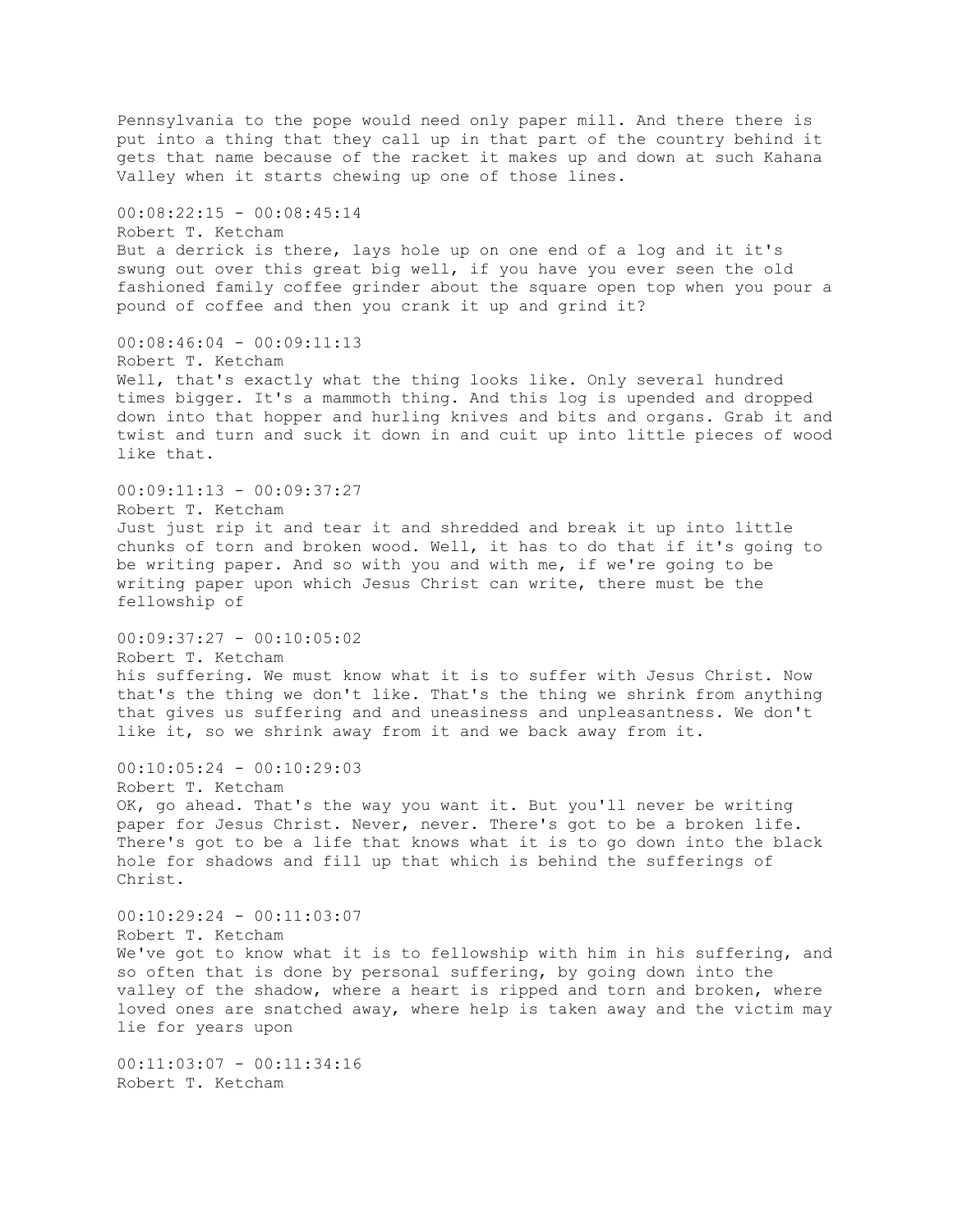a bed of pain or twisted out of shape. All of this may happen, and it can be the most blessed thing in the world to you if you take it from him and then decide that and there is this blessed ministry of living so close to him with your head tilted upon his precious bosom until you catch 00:11:35:00 - 00:12:02:29 Robert T. Ketcham the great, pulsating heartbeat of the love of Jesus Christ for a lost world as you hear the inner shock that must still arise from the heart of our ascended and glorified Lord as he looks out over a world prancing by his cross and paying no attention to it. 00:12:04:14 - 00:12:35:12 Robert T. Ketcham Lamentations one. Well, while it refers to Israel, I know it doesn't take too much imagination to transfer those words from the lips of the prophet. Israel and put them into the lips of the Lord Jesus born crown, blood soaked but bedraggled male fast to a bloody cross and saying to all who pass by is nothing to you  $00:12:36:11 - 00:13:13:29$ Robert T. Ketcham , all. You either pass by the hole and see if there be any slow, like, condemn my myself, which is done under me. Where in the Lord hath the afflicted me on the day of his fierce anger that nothing to you all you get pass by the home and see if there's any sorrow like undermine the Lord Jesus 00:13:13:29 - 00:13:33:02 Robert T. Ketcham is still saying it not only to a lost world. Hugo getting laid by is cross pay. No attention to it, but he's saying it to born again Christians this morning. Hear me! Is it nothing to you? You let me save your soul.  $00:13:33:19 - 00:13:59:21$ Robert T. Ketcham You brought your poor, miserable soul to me and let me save it to get it out of hell and into heaven. And you put the period that you've never carried at my cross. You've never waited there to hear the great sadness of my heart as I still weep and yearn over a lost world. 00:14:00:09 - 00:14:15:20 Robert T. Ketcham You know nothing about it. You let me save your soul. And then you've taken your body and your interest in all it. Go with it and you've thanked me for saving your soul. And then you will run the rest of the show yourself. 00:14:16:04 - 00:14:34:23 Robert T. Ketcham You'll go where you want to go, you'll be what you want to be. You'll marry who you want to marry, you buy what you want to buy you and work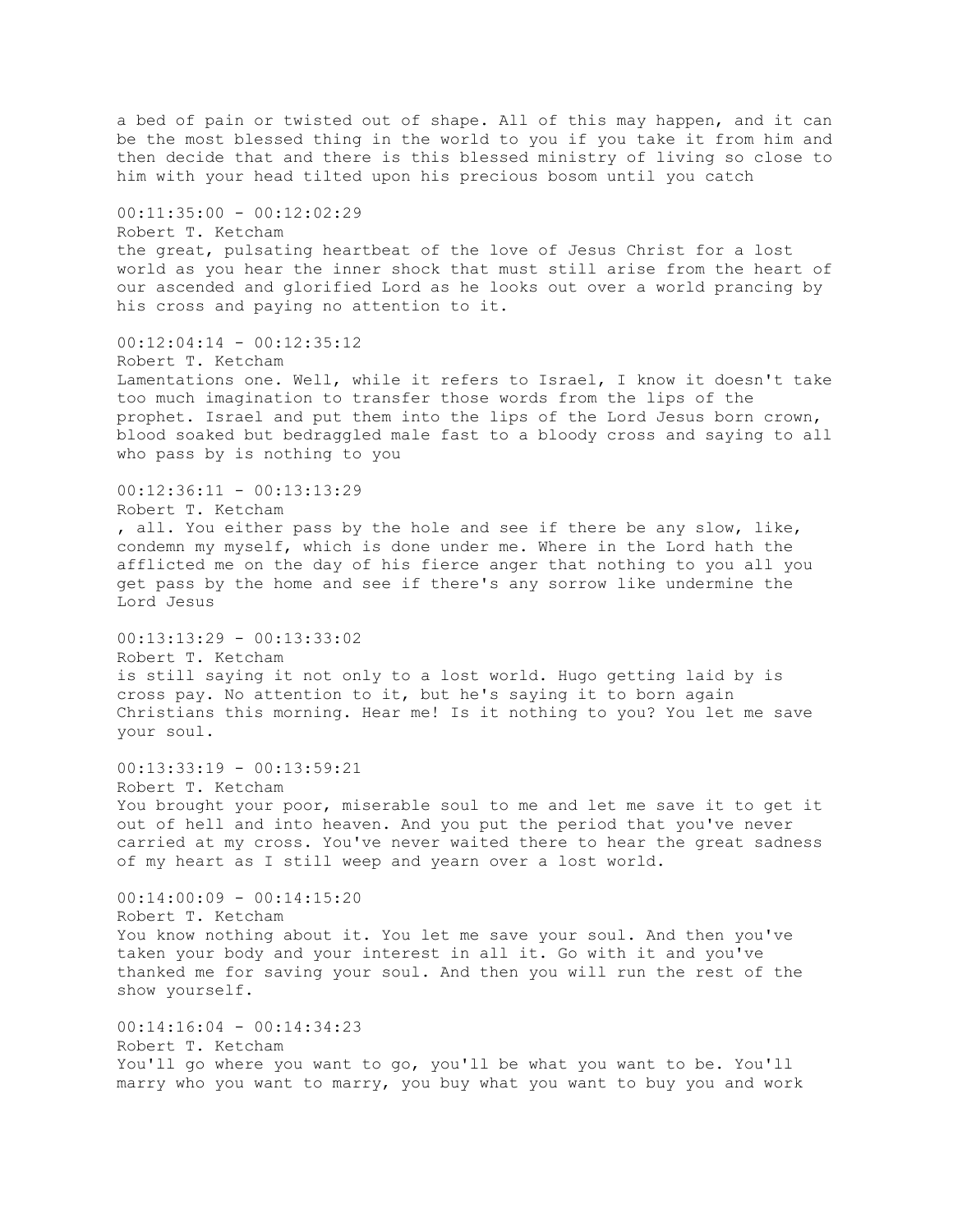where you want to work. And you'll never ask me, never once have you come and said, Lord, you bought this body of mine, as well as the fellow 00:14:34:23 - 00:15:01:29 Robert T. Ketcham or the fellow who lives inside it. I want your will tell me what you want me to do, where you want me to go and where you lead. I'll follow all that. The people of God, those who have been saved by his grace may know something of what it is not to just pass along with the consciousness  $00:15:01:29 - 00:15:29:11$ Robert T. Ketcham of eternal salvation. And you're saved and you're all this and that, but all that we might linger at his craw and hear the sobbing of his heart today over a world that has rejected him and the sorrow which is still added to his heart because of his own safe ones who are ignoring his lordship and their life 00:15:33:05 - 00:15:58:02 Robert T. Ketcham . If you're going to be good at writing paper upon which he can make his image and you can be a Jesus Christ to somebody a representation of him, his letter, then you're going to have to know what it is not only to die, to sin and surrender to him, but you're going to have to know that this 00:15:58:02 - 00:16:17:23 Robert T. Ketcham surrender will take you often into the valley of suffering. And that's what we don't like. We shrink away from it. Don't die. Don't do it. Don't do it. Don't back away from suffering. Don't detour the hard spartan life.  $00:16:18:10 - 00:16:42:03$ Robert T. Ketcham For I give you my witness after 54 years of walking with him and Mrs. Ketchum would stand here in this platform and bear witness with me this morning that the most lovely thing the dearest, the sweetest thing that we have ever known about Jesus Christ.  $00:16:42:22 - 00:17:10:20$ Robert T. Ketcham We found them out in the shadows, all the beauties of his person, and all that we have found up in the great mountain peaks of the blaze of sunlight of happiness. And what have you? But there isn't enough money in all of this universe to buy one hour of what we found out about Jesus Christ down in  $00:17:10:20 - 00:17:40:22$ Robert T. Ketcham the deep, dark black night of sorrow and suffering you all. There are so many lovely things in Jesus Christ that you will never know were there until the experience of suffering with him elicits them and brings out that Ministry of Health to you.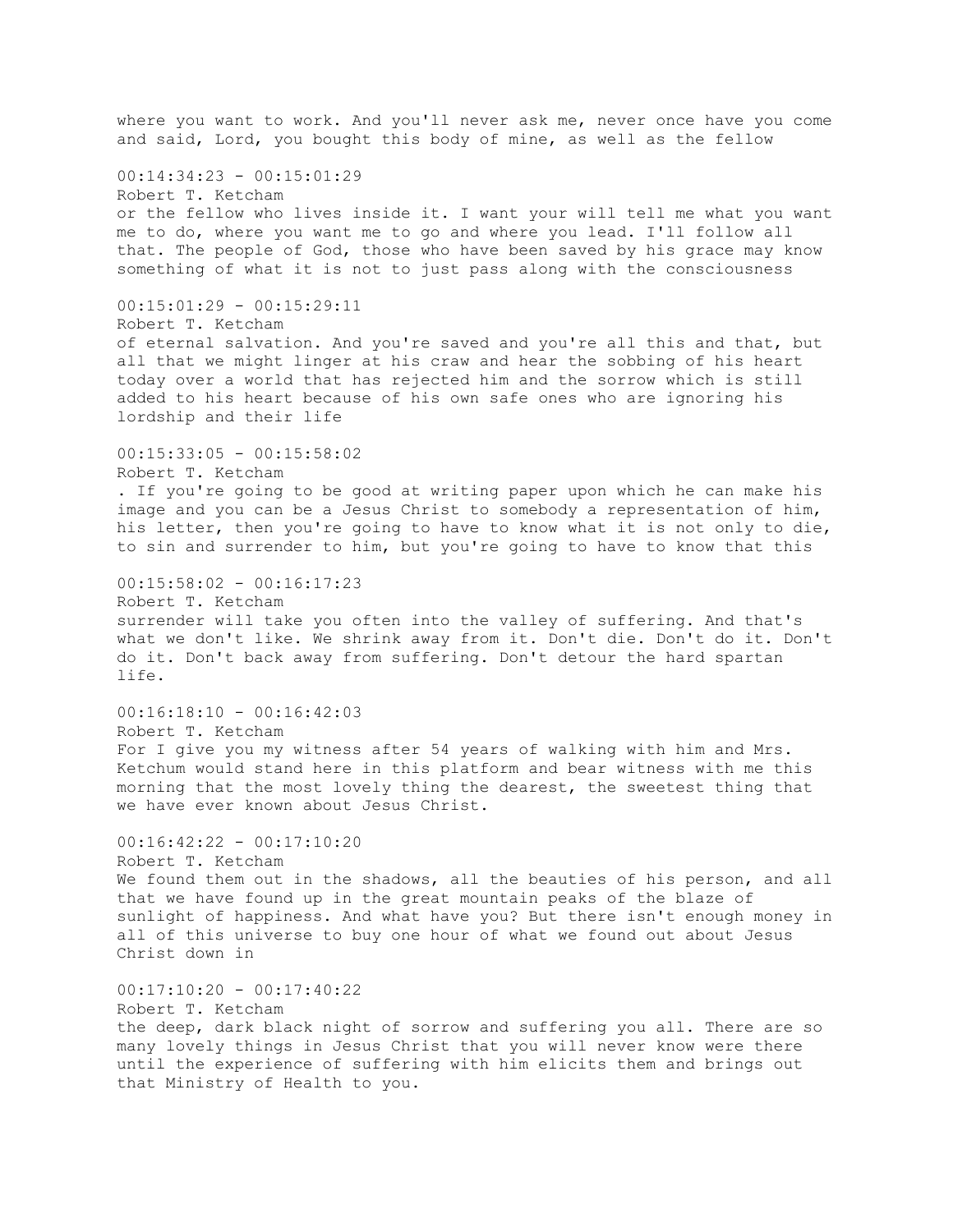$00:17:42:05 - 00:18:01:25$ Robert T. Ketcham So don't dodge this suffering. Don't, don't shrink away from the unpleasant thing. You say, Well, I still I still just try to stay alone. No, no, no. It's not. That's not what. Oh, that's not for me. That's not for me. 00:18:02:25 - 00:18:25:06 Robert T. Ketcham OK. That's the way you want it. I'm not going to un-Christian you, but I wouldn't give you a \$0.10 a box full for your right and paper. You I wouldn't. Look, my dear friend is the servant above his law. 00:18:28:22 - 00:18:59:05 Robert T. Ketcham You are just a few days before Irene Farrell was killed and Ruth Heggie nearly so out of my joy to read a letter out in California that Ruth had written just about three days before the massacre there on the station to a friend of hers in California. 00:19:01:02 - 00:19:21:00 Robert T. Ketcham And she said, We don't know what is coming to pass around us. Things are getting pretty serious. And she wound up her letter with this statement. What may the Dear Lord help us to glorify him, whether by life or by death?  $00:19:21:22 - 00:19:48:05$ Robert T. Ketcham Shine, Ruth? How little she knew then, how close he was to having to demonstrate that. And she did. She did. Who are you and who am I to say we will not see her story anyhow? Are we above our law?  $00:19:48:16 - 00:20:02:24$ Robert T. Ketcham Are we to let him take the path of suffering? And then we prance along up on the sunny hill while we watch him down in the valley, going through the suffering and we refuse to fellowship with him down there.  $00:20:04:22 - 00:20:20:27$ Robert T. Ketcham We refused to take the path of obedience, which we know if we take it will cost us something. It will cost us and it'll cost us loved ones. It may cost us our trust. It may cost us a pension.  $00:20:20:29 - 00:20:39:03$ Robert T. Ketcham It may cost us our job. It may cost us the love of some of our family. And we know it's going to do it if we follow him in obedience and therefore we won't do it. OK. But you won't be very good writing paper. 00:20:39:07 - 00:21:10:01 Robert T. Ketcham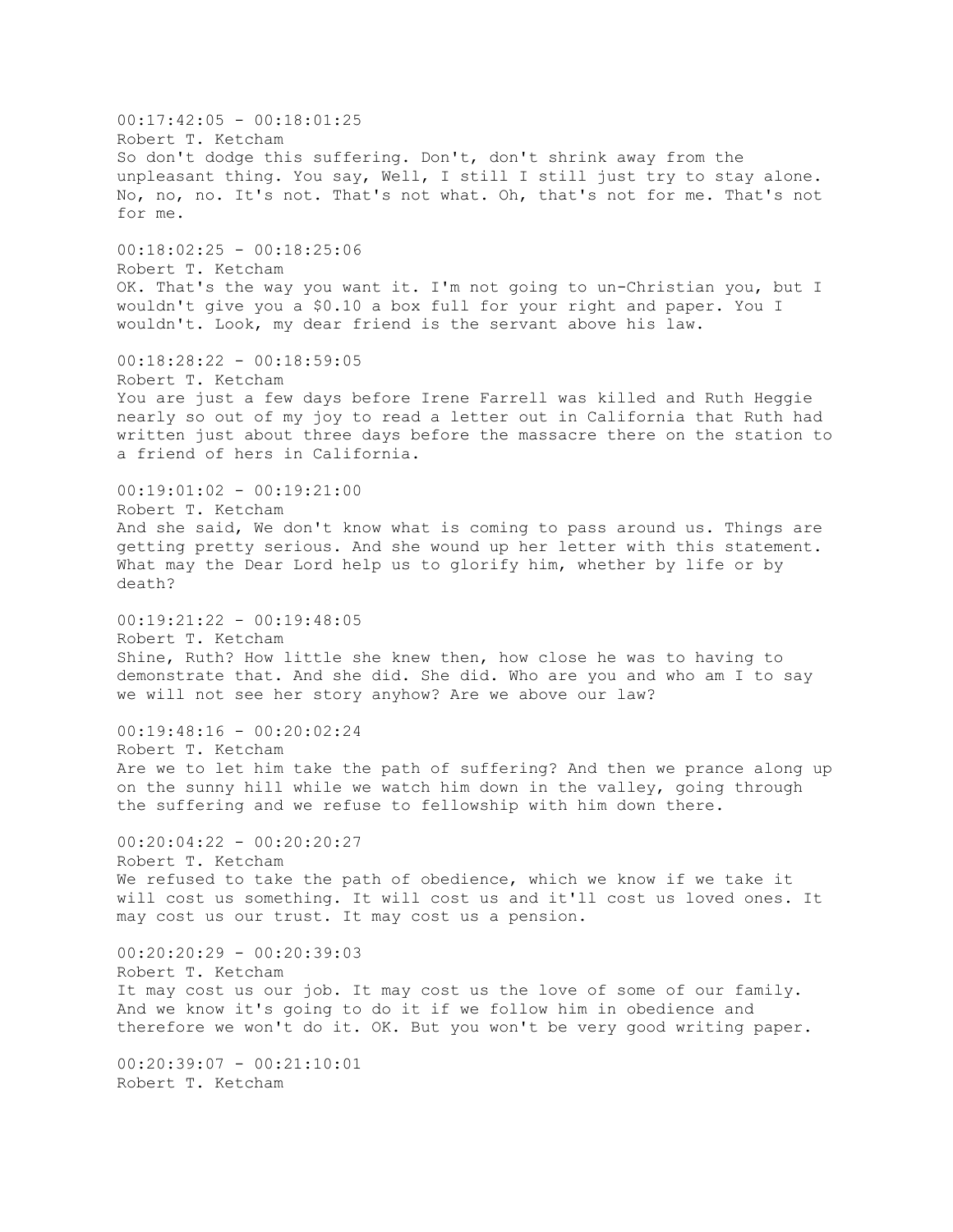No. But all the stone man, the woman that's willing to go down there and walk with him through the black shadow. Oh, the of the the Sanctifying Ministry of Suffering with Christ. Well, I say no, it's not for me.  $00:21:10:05 - 00:21:44:13$ Robert T. Ketcham Not for me. Hear me again. Are you about your own listening to me? If all of the black dark that has covered the Earth since darkness covered the Earth back there in Genesis down to the last total eclipse of the Sun, if all of this awful black darkness could be gathered together in one awful pile of dirt  $00:21:44:15 - 00:22:27:18$ Robert T. Ketcham near Manchester in one terrible darkness, it would be blazing sunlight compared to that awful black night that wrapped itself around my lord when he went down with my halo in his body before the floods of all time. From the time when the waters covered the face of the Earth in Genesis, one tore down through Noah's flood and  $00:22:27:21 - 00:22:56:05$ Robert T. Ketcham the last great tidal wave. If all of these floods can be masked in one great towering crashing wave coming blazing and blasting this way all in one, it would be but the gentle lapping of a little wave lit on the sandy shore compared to that hour, when all the waves and the blues of the Wrath of God  $00:22:56:12 - 00:23:23:12$ Robert T. Ketcham against the sins of the world went crashing over the head of my beloved and from its depths. I hear him crying or. And I believe I going over me. Oh, right. Oh, it's all right for him. But excuse me.  $00:23:28:09 - 00:23:57:20$ Robert T. Ketcham There's a passage in Philippines, it says, not only given to you to believe on Christ, but to suffer for his namesake. What's that? Yeah, that's right. That's part of your inheritance. This business of suffering with Christ is such a wonderful thing that that is part of your inheritance. 00:23:59:18 - 00:24:20:06 Robert T. Ketcham Well, we we're so grateful and so thankful that that he saved us because we believe on him. But the rest of that is our inheritance to, you know, given to us not only to believe in him, but to suffer. 00:24:21:20 - 00:24:46:20 Robert T. Ketcham Don't don't do you, dear friend. Don't stay away from the hard place because it's going to hurt you or down there in the shadows. You'll find out things about Jesus Christ that you never knew existed and you would never need to know, apart from the shadows down there.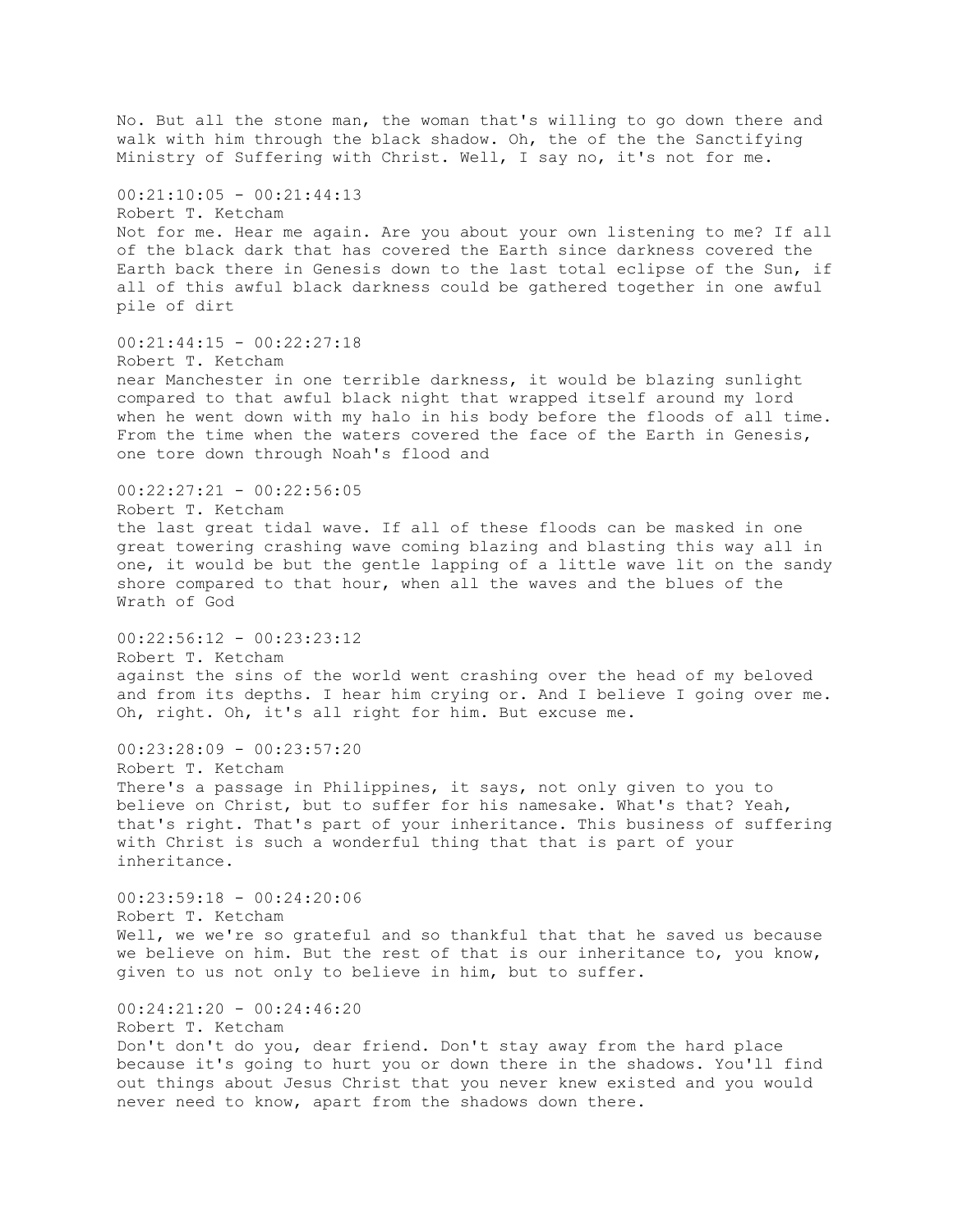$00:24:47:15 - 00:25:19:22$ Robert T. Ketcham Oh, how wonderful he become. All right. When the Black Knight gathers around you and perhaps pain is racing through your body like lightning expresses laden with the cargo of sharp, agonizing pain, or whether it may be distress of mind and heart and concern is tearing at your very brain.  $00:25:21:09 - 00:26:03:23$ Robert T. Ketcham Oh, how we just to turn and see him standing there in the shadow and as we cast ourselves upon him, I feel his arms around us and drawing us closer to his own great heart and say when they are going through the water, they shall not overflow thee and I walk through the fire.  $00:26:04:17 - 00:26:45:06$ Robert T. Ketcham It shall not Kindle upon the they rhyme the lord like God, the holy one. Thy redeemer good. And if you don't want to go into the path of suffering, you miss all of that. Now, there's one further process, and with that, we'll close this particular subject when this broken, twisted, torn little bits of wood are through with 00:26:45:06 - 00:27:07:05 Robert T. Ketcham the suffering back here, they are spewed out into a great vat of acid and you put your hand in it and hold it there a minute and you wouldn't have any hand to bring out in these acid baths. 00:27:07:22 - 00:27:37:13 Robert T. Ketcham These little chunks of broken, twisted wood are reduced to the finest hope you can imagine. Farther down the line of that's where the process is about completed. You can pick their stuff up and you never had flour in your fingers or butter that is finer than that. 00:27:41:29 - 00:28:18:19 Robert T. Ketcham Then it goes on into cleansing bars, where the little hard pieces that may not have yet been actually reduced to this smooth pulp are drained out and cleansed out until finally way down at the end of that long paper mill miles and miles of great, gleaming white paper without a flaw in it anywhere.  $00:28:19:17 - 00:28:40:02$ Robert T. Ketcham Go rolling up on great rollers. They're grabbed by derricks and pushed into boxcars and off to Philadelphia. They go, and in a couple of weeks you go over to the drugstore and pick it up. In the Saturday Evening Post to the Ladies Home Journal printed and written all over.  $00:28:45:17 - 00:29:06:07$ Robert T. Ketcham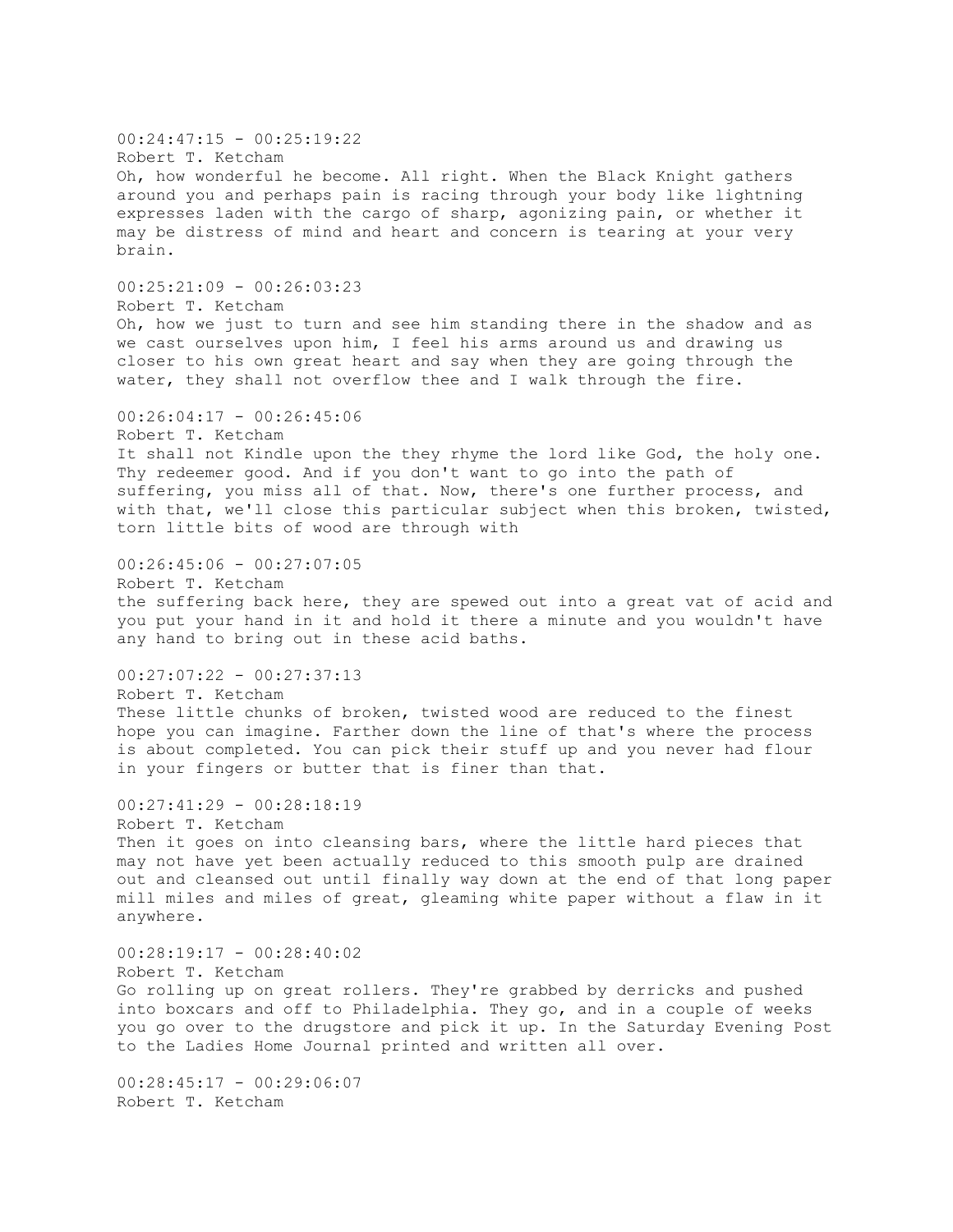Some of it is shunted off into a special track of special refinement and coloring and what have you. And it's put up in nice little stationery boxes stacked up on the counter at the drugstore, and Joe goes over and buys a box of it and writes to his sweetie pie.  $00:29:11:17 - 00:29:45:02$ Robert T. Ketcham Yeah. So not only dying out to sin, surrender to his will for your life, knowing what it is to take the path of obedience, even though that takes you into the darkest, deepest shadows of your life. Suffering with him but this life of daily cleansing, daily cleansing hour by hour, the blood of Jesus Christ keeps right on 00:29:45:02 - 00:30:20:08 Robert T. Ketcham cleansing. Keep right on cleansing, keeps right on cleansing so that in your body. Men and women around, you may see the writing of Jesus Christ in your life. All of this. All of this is a costly business. It's a costly business, my friend.  $00:30:21:19 - 00:30:51:05$ Robert T. Ketcham But the greatest prize of all that was paid was paid for the raw material when he bought not only your soul, but your body, and which your soul is at the awful cost of Calvary. And now the cost to you and to me, the cost to you and to me of coming into a sober home life of  $00:30:51:05 - 00:31:03:25$ Robert T. Ketcham dedication to him in the matter of the first of known sin in our life. The thing that, you know, to be wrong, I'm not talking about the things you don't know. I'm talking about the things you do know.  $00:31:08:00 - 00:31:43:15$ Robert T. Ketcham And to have that surrendered to him and put to death and then to say, Lord, whatever I have, whatever I am, I now put it into your hands in total complete unconditional, irrevocable surrender. I walk out of the throne room of my life and renounce my right to walk back into that throne room.  $00:31:45:00 - 00:32:08:20$ Robert T. Ketcham Thou shalt be lord and king and ruler of my life. Thou shalt have the preeminent yes, yes. And Lord is going to take me again and again and again and again into a place where it's not going to be pleasant.  $00:32:09:26 - 00:32:27:15$ Robert T. Ketcham It's going to be rough and tough. It's going to take me into places where I'll cry myself to sleep at night. It's going to take me into places where my face will be flushed with the shame of humiliation as people make fun of me.